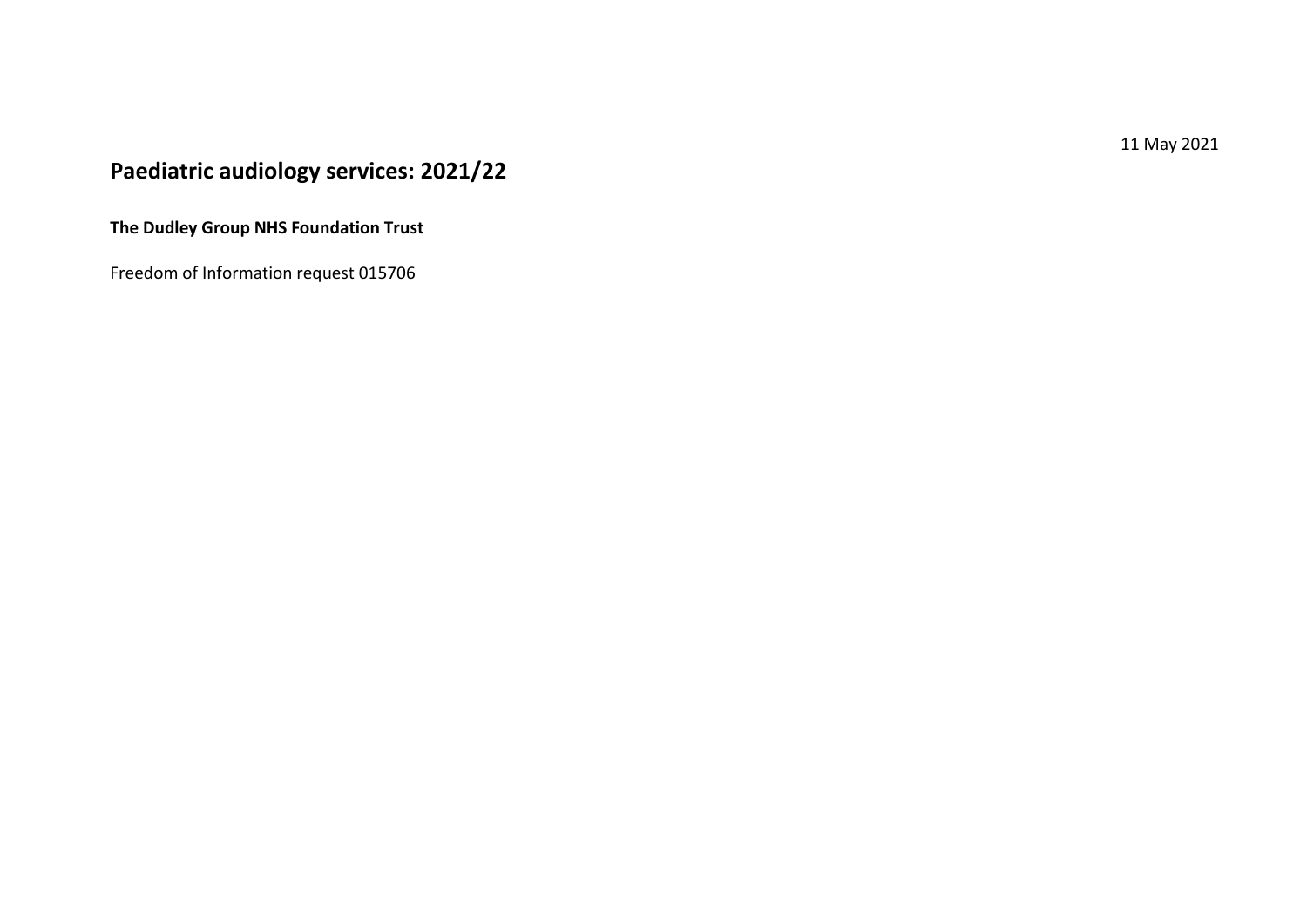# **Questions for paediatric audiology services: 2021/22**

**Please only complete this survey if your audiology service provides diagnostic hearing assessments AND hearing aid provision for children.** This may be hospital or community based. It is not necessary to complete this survey if your audiology service only provides hearing screening or assessments (such as primary tier, second tier or community services) and refers children on to other services for hearing aid provision when necessary.

Please base your answers on the support available as of 31 March 2021.

#### **Section 1: Your service**

### **Please answer the questions below based on the situation as of 31 March 2021.**

1. Please provide the following information:

| Your name:                          |                       |
|-------------------------------------|-----------------------|
| Your role:                          | Audiology Team Leader |
| Vour email address:                 |                       |
| <sup>1</sup> Your telephone number: |                       |

Please give the name of your audiology service/s. If you provide services on behalf of another Trust/s please provide details of all the Trusts that you provide services for below. **Please write names in full and expand acronyms:**

If you provide the services for another Trust/s, do these include diagnostic hearing assessments and hearing aid provision for children in any of these locations? Please put a cross next to the relevant answer.

o Yes

X No (go to question 2)

If you selected Yes, we understand that your responses to the questions below may differ for each Trust.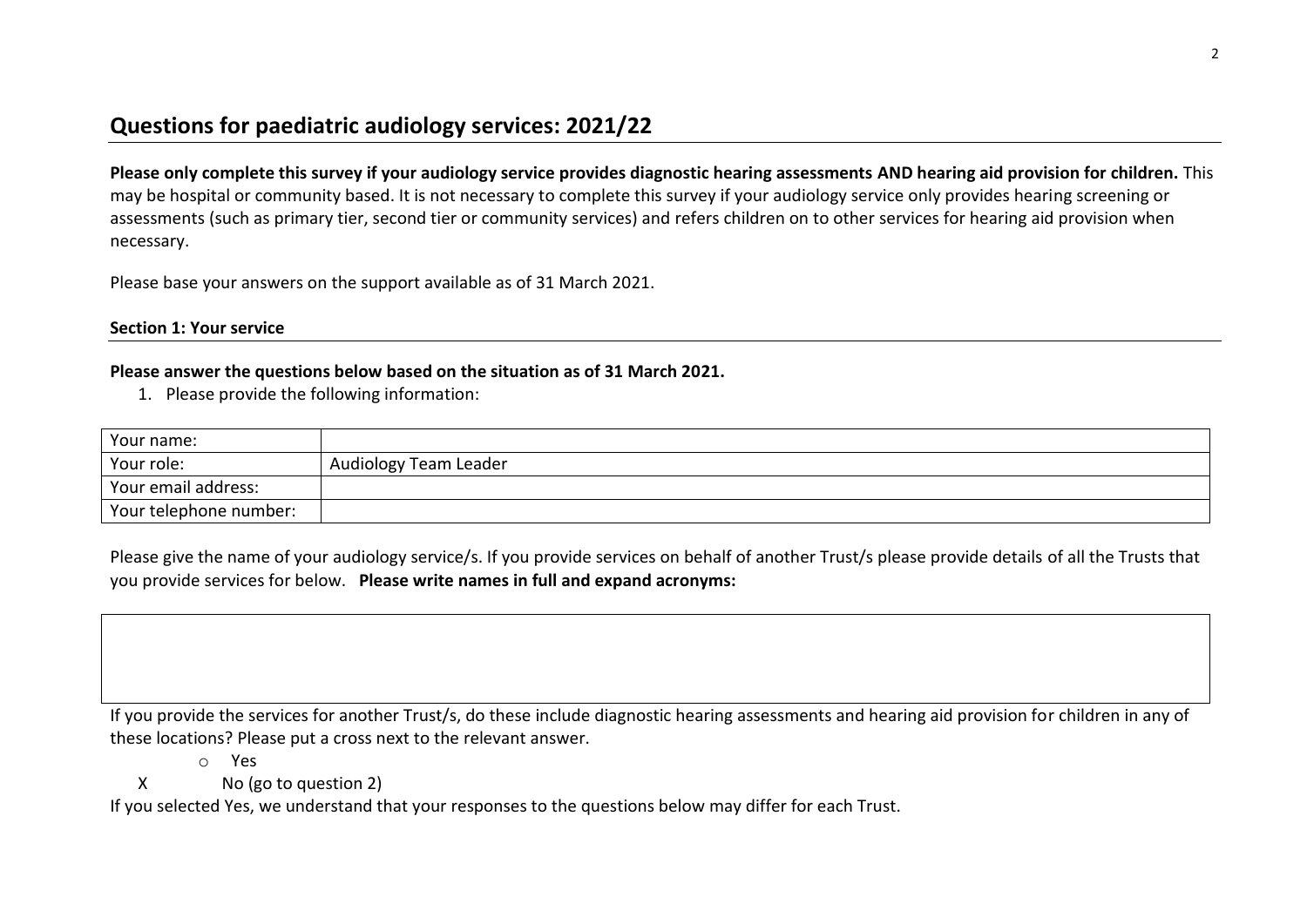We have included below, the locations where previously you, or a CCG for your area, have told us that paediatric audiology services are provided. Please complete the table by:

- $\circ$  Putting a tick ( $\checkmark$ ) or cross ( $\checkmark$ ) in the final column to let us know if the information is correct;
- o Please strike through information that is incorrect and add in any corrections in the relevant boxes;
- o Please add missing location details at the end of the table adding extra rows if necessary.

| Name of NHS Trust<br>or Provider                   | Hospital or Clinic or<br>site name                | Address                                                                            | Postcode | <b>Funding CCGs</b> | Is your service<br>jointly delivered<br>with an adult<br>service? (for<br>example does the<br>service share<br>clinical staff/a<br>reception or waiting<br>area/share a<br>budget?) Y/N | Is this information<br>correct? Please $(\check{v})$<br>or cross $(x)$ . |
|----------------------------------------------------|---------------------------------------------------|------------------------------------------------------------------------------------|----------|---------------------|-----------------------------------------------------------------------------------------------------------------------------------------------------------------------------------------|--------------------------------------------------------------------------|
| The Dudley Group<br><b>NHS Foundation</b><br>Trust | Brierley Hill Health<br>and Social Care<br>Centre | Audiology<br>Department,<br>Venture Way,<br>Brierley Hill, West<br><b>Midlands</b> | DY5 1RU  | <b>NHS Dudley</b>   |                                                                                                                                                                                         |                                                                          |
| The Dudley Group<br><b>NHS Foundation</b><br>Trust | Russell's Hall<br>Hospital                        | Pensnett Road,<br>Dudley, West<br><b>Midlands</b>                                  | DY1 2HQ  | <b>NHS Dudley</b>   |                                                                                                                                                                                         |                                                                          |
| The Dudley Group<br><b>NHS Foundation</b><br>Trust | Stourbridge Health<br>and Social Care<br>Centre   | John Corbett Drive,<br>Amblecote,<br>Stourbridge, West                             | DY8 4HZ  | <b>NHS Dudley</b>   |                                                                                                                                                                                         |                                                                          |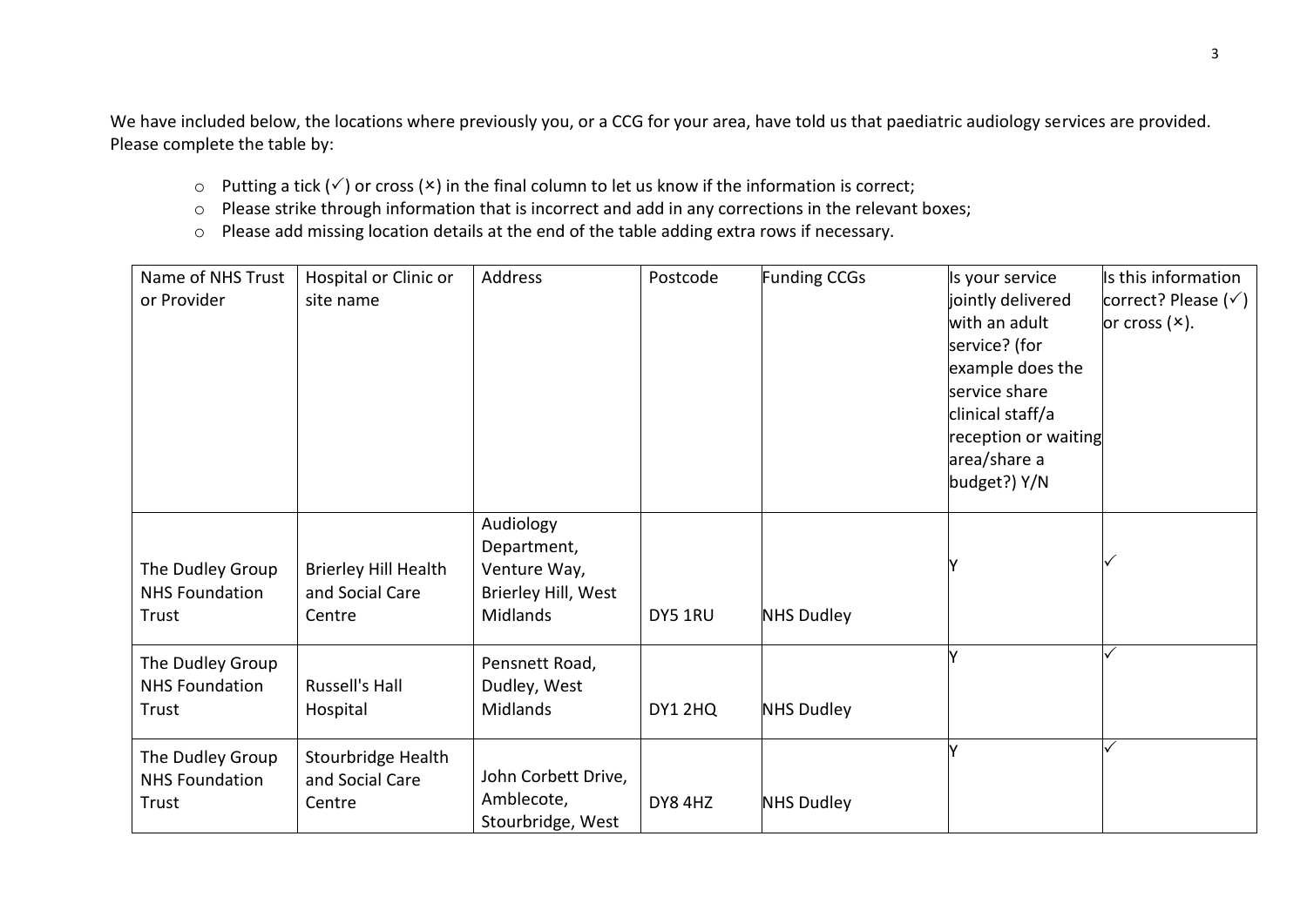|  | Midlano <sub>-</sub> |  |  |
|--|----------------------|--|--|
|  |                      |  |  |
|  |                      |  |  |

#### **Section 2: Waiting times**

2. In the last quarter, (1 January – 31 March 2021) how many days on average did patients wait for the following? If you are not sure please estimate.

We understand that the waiting time data provided in this section will have been affected by the NHS response to the pandemic. We hope that by asking for data just from the last quarter that responses will be more consistent with the service's normal activity. However, we would expect there to be more variation than normal due to new factors such as guidance on surgical priorities, waiting lists from periods when services were reduced, or family circumstances preventing them from attending etc. Data provided will be analysed with these considerations in mind.

| <b>Referral to</b><br>first<br>assessment<br>$-$ KPI NH2<br>(newborn<br>hearing<br>screening<br>pathway) | <b>Referral to</b><br>first<br>assessment<br>(older<br>children<br>post-<br>newborn<br>hearing<br>screening) | Decision to fit<br>hearing aids to<br>time fitted for<br><b>PCHI</b><br>(both newborn<br>hearing<br>screening<br>pathway and<br>older children<br>referred from | <b>Routine follow-up</b><br>hearing aid review<br>for existing PCHI not<br>including glue ear<br>(wait beyond<br>expected date, i.e. a<br>child seen for their<br>$3/12$ follow up at 3<br>months would be 0 | <b>New</b><br>earmoulds<br>(working)<br>days from<br>time<br>notified of<br>need) | <b>Hearing aid</b><br>repairs<br>(working)<br>days from<br>time<br>notified of<br>need) | <b>Routine follow-up</b><br>hearing tests for<br>children with glue<br>ear<br>(wait beyond<br>expected date, i.e.<br>a child seen for<br>their 3/12 follow up<br>at 3 months would | Grommet<br>surgery<br>for glue<br>ear<br>(RTT<br>pathway) |
|----------------------------------------------------------------------------------------------------------|--------------------------------------------------------------------------------------------------------------|-----------------------------------------------------------------------------------------------------------------------------------------------------------------|--------------------------------------------------------------------------------------------------------------------------------------------------------------------------------------------------------------|-----------------------------------------------------------------------------------|-----------------------------------------------------------------------------------------|------------------------------------------------------------------------------------------------------------------------------------------------------------------------------------|-----------------------------------------------------------|
|                                                                                                          |                                                                                                              | other routes)                                                                                                                                                   | days, a child seen at                                                                                                                                                                                        |                                                                                   |                                                                                         | be 0 days, a child                                                                                                                                                                 |                                                           |
|                                                                                                          |                                                                                                              |                                                                                                                                                                 | 4 months for a 3/12                                                                                                                                                                                          |                                                                                   |                                                                                         | seen at 4 months                                                                                                                                                                   |                                                           |
|                                                                                                          |                                                                                                              |                                                                                                                                                                 | follow up would be                                                                                                                                                                                           |                                                                                   |                                                                                         | for a $3/12$ follow up                                                                                                                                                             |                                                           |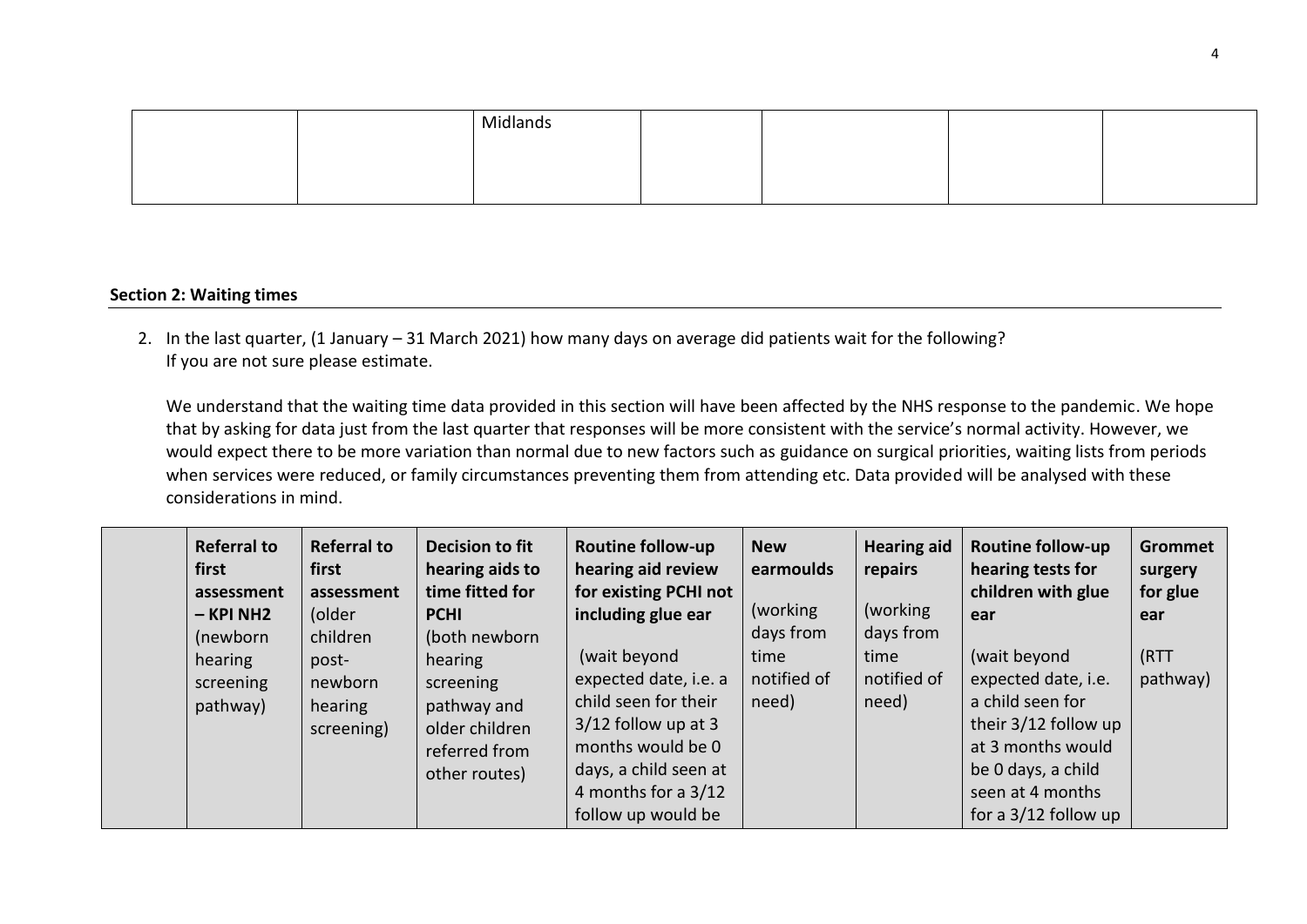|                          |     |    |                                  | 30 calendar days) |     | would be 30<br>calendar days) |                     |
|--------------------------|-----|----|----------------------------------|-------------------|-----|-------------------------------|---------------------|
| <b>Number</b><br>of days | 8.5 | 46 | No aids fitted in<br>this period | 20                | 4.5 |                               | <b>Not</b><br>known |

If you would like to add any information about your service and the data provided on waiting times please use the free text box below.

## **Section 3: Your policies**

## **Please answer the questions in this section based on the situation as of 31 March 2021. Please put a cross next to the relevant answer/s.**

3. What options are included in the current management pathway in your service for temporary conductive hearing loss? Select all that apply:

| Air conduction hearing aids  |                         |
|------------------------------|-------------------------|
| Bone conduction hearing aids | X (Funding dependant)   |
| 'Watch and wait'             | In conjunction with ENT |
| Grommets                     | <b>Under ENT</b>        |
| Otovent                      | Advice leaflet given    |

Other, please specify: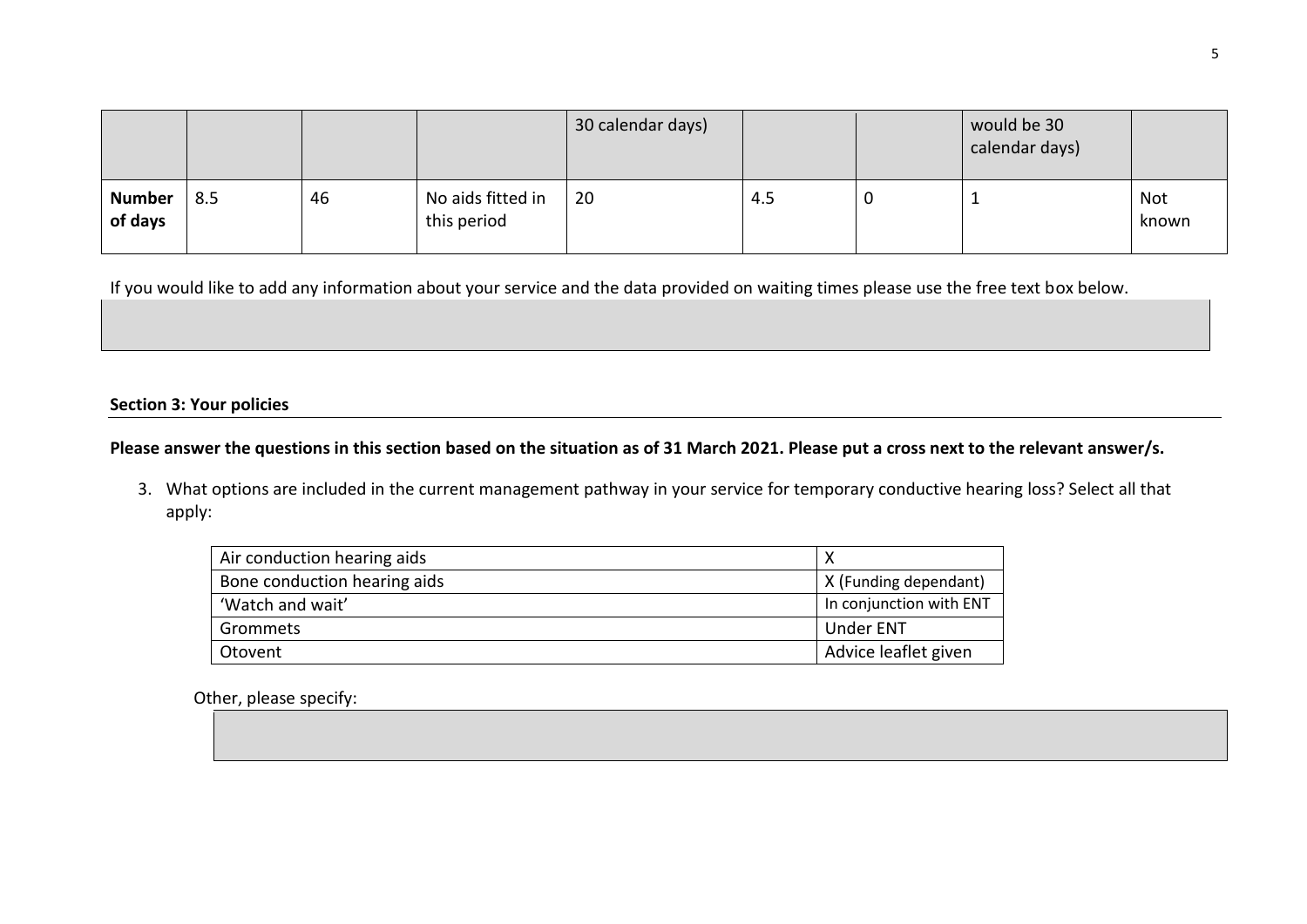4. Are there any groups of children that you don't currently provide hearing instruments for? Select all that apply:

| Temporary conductive loss                                        |   |
|------------------------------------------------------------------|---|
| Unilateral loss                                                  |   |
| Mild loss                                                        |   |
| Moderate loss                                                    |   |
| Auditory Neuropathy Spectrum Disorder (ANSD)                     |   |
| Not applicable – we provide hearing instruments for all children | х |

Other, please specify:

If you have selected any groups of children above, please explain why you don't provide hearing instruments for those groups.

5. Do you currently provide free batteries for children's hearing aids? Please select one answer:

| No, never             |                    |
|-----------------------|--------------------|
| Yes, always           | $\mathbf{\Lambda}$ |
| Yes, with limitations |                    |

If you have said Yes, with limitations, please specify what these limitations are: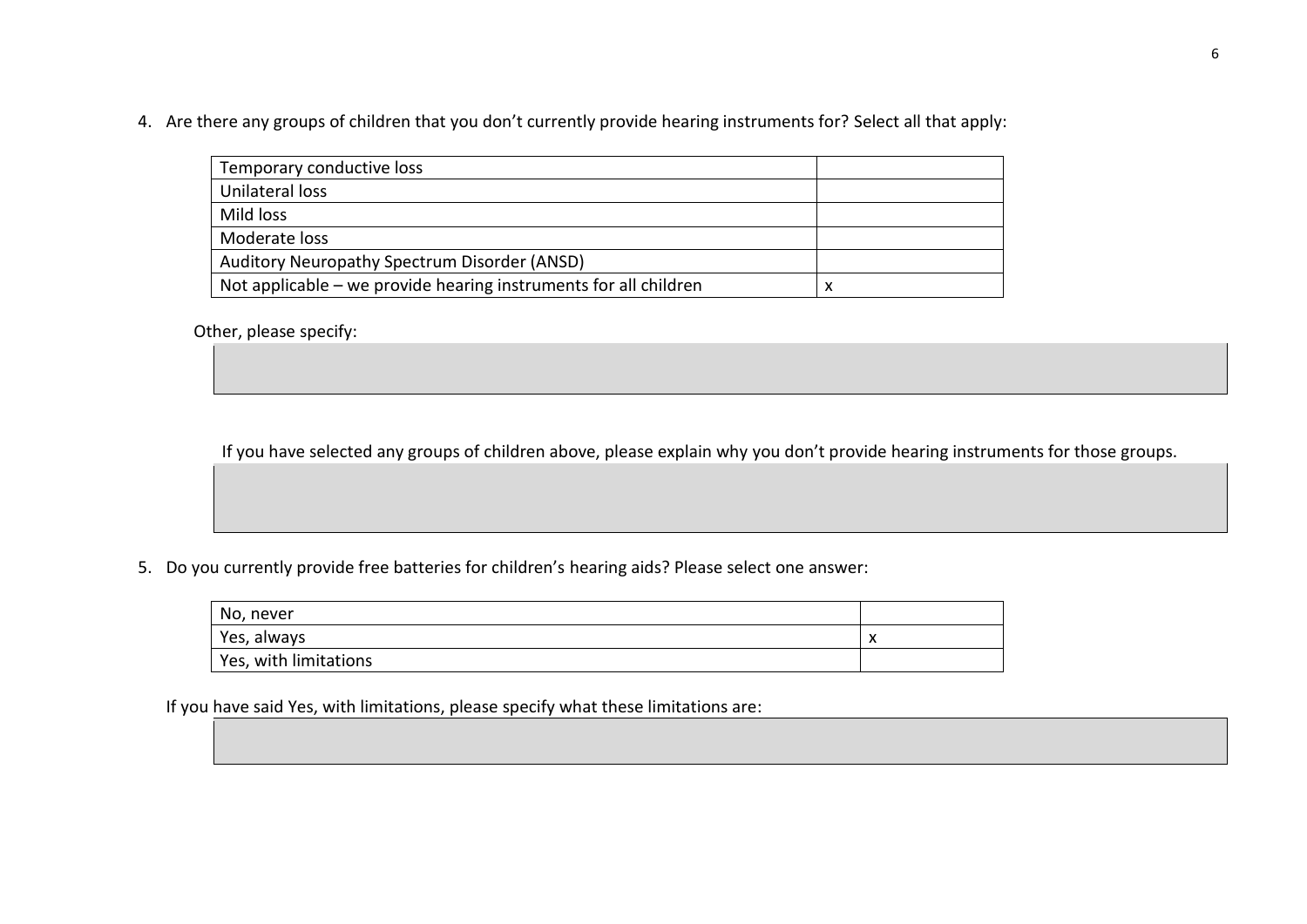6. Do you currently provide a choice of coloured or patterned moulds to children at no extra charge? Please select one answer:

| No, never             |                   |
|-----------------------|-------------------|
| Yes, always           | $\checkmark$<br>↗ |
| Yes, with limitations |                   |

If you have said Yes, with limitations, please specify what these limitations are:

7. What types of appointments do you offer? Please select all that apply:

| We offer extra appointments in school holidays                 |             |
|----------------------------------------------------------------|-------------|
| We offer extended opening times (before 9 am and/or after 5pm) | x           |
| We offer Saturday appointments                                 |             |
| We deliver some services in schools                            |             |
| We offer telephone or video appointments                       | X (Reviews) |

## **Section 4: Your caseload**

8. How many deaf children are there within your case load?

**Information is recorded in a patients notes, this information is not recorded electronically so a report cannot be run to obtain this information.**

Permanent Childhood Hearing Impairment (PCHI) should include:

- o All children who have a unilateral or bilateral sensori-neural or permanent conductive deafness, at all levels from mild to profound, using BSA/BATOD descriptors.
- o Those with permanent conductive deafness to include those children with a syndrome known to include permanent conductive deafness, microtia/atresia, middle ear malformation, or those who have had middle ear surgery such as mastoidectomy. It also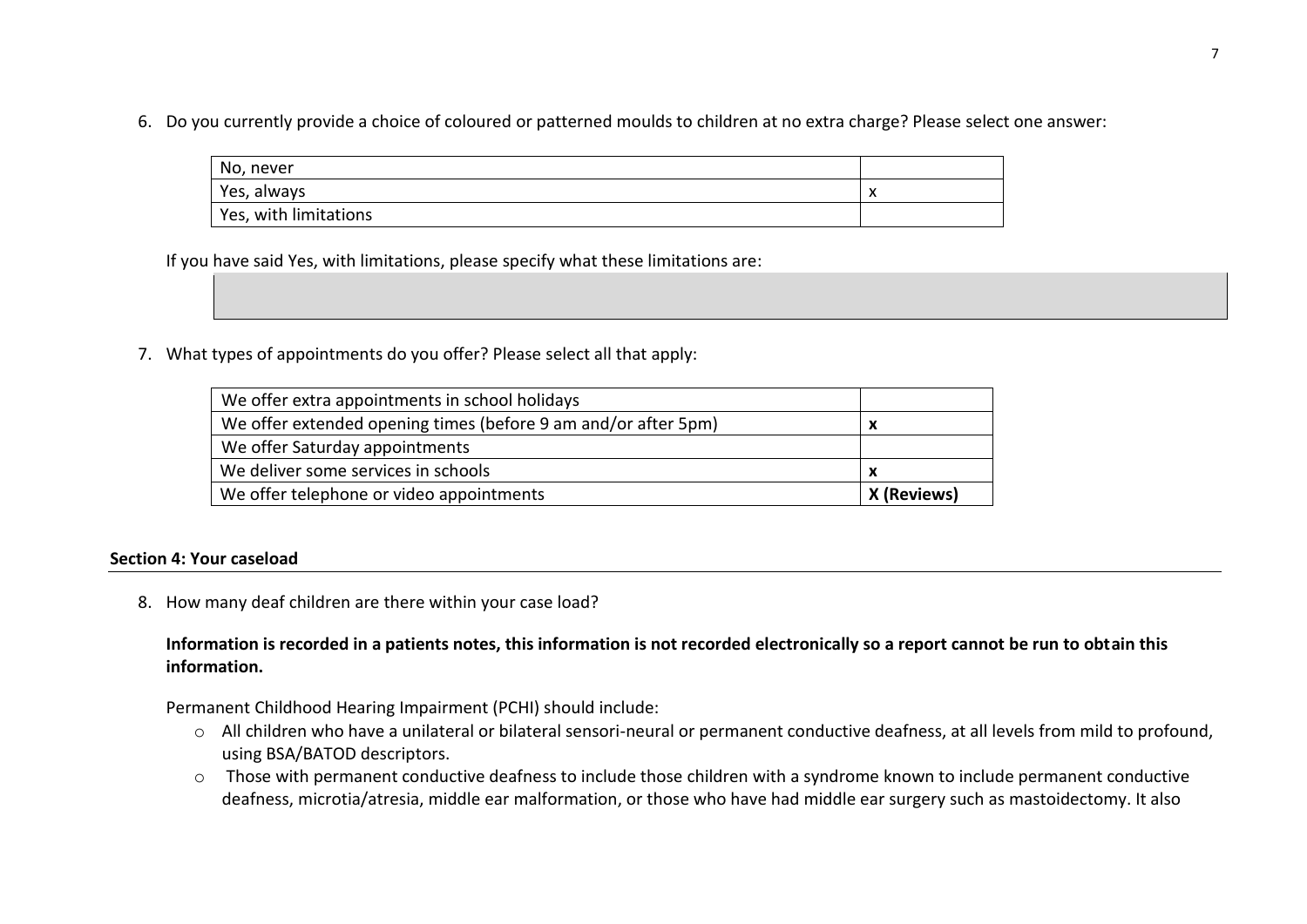includes those children with glue ear who are not expected to 'grow out' of the condition before the age of 10 years, such as those born with a cleft palate, Down's syndrome, cystic fibrosis, or primary ciliary dyskinesia.

o **BUT NOT children known to have Auditory Neuropathy Spectrum Disorder (ANSD) as we are asking for those numbers separately.**

Temporary conductive deafness should include:

o children with glue ear who may have been fitted with hearing aids as an alternative to grommet surgery but who are expected to 'grow out' of the condition before the age of 10 years.

|                                                                                                 | <b>On 31 March 2021</b> |
|-------------------------------------------------------------------------------------------------|-------------------------|
| Number of births per annum your service covers                                                  |                         |
| Age group your service covers (e.g. $0 - 18$ years)                                             | 0-18 years              |
| Number of children with PCHI - total                                                            |                         |
| Number of children with PCHI referred to your service from the Newborn<br><b>Hearing Screen</b> |                         |
| Total number of children with temporary deafness (and fitted with hearing aids)                 |                         |
| <b>Total number of children with ANSD</b>                                                       |                         |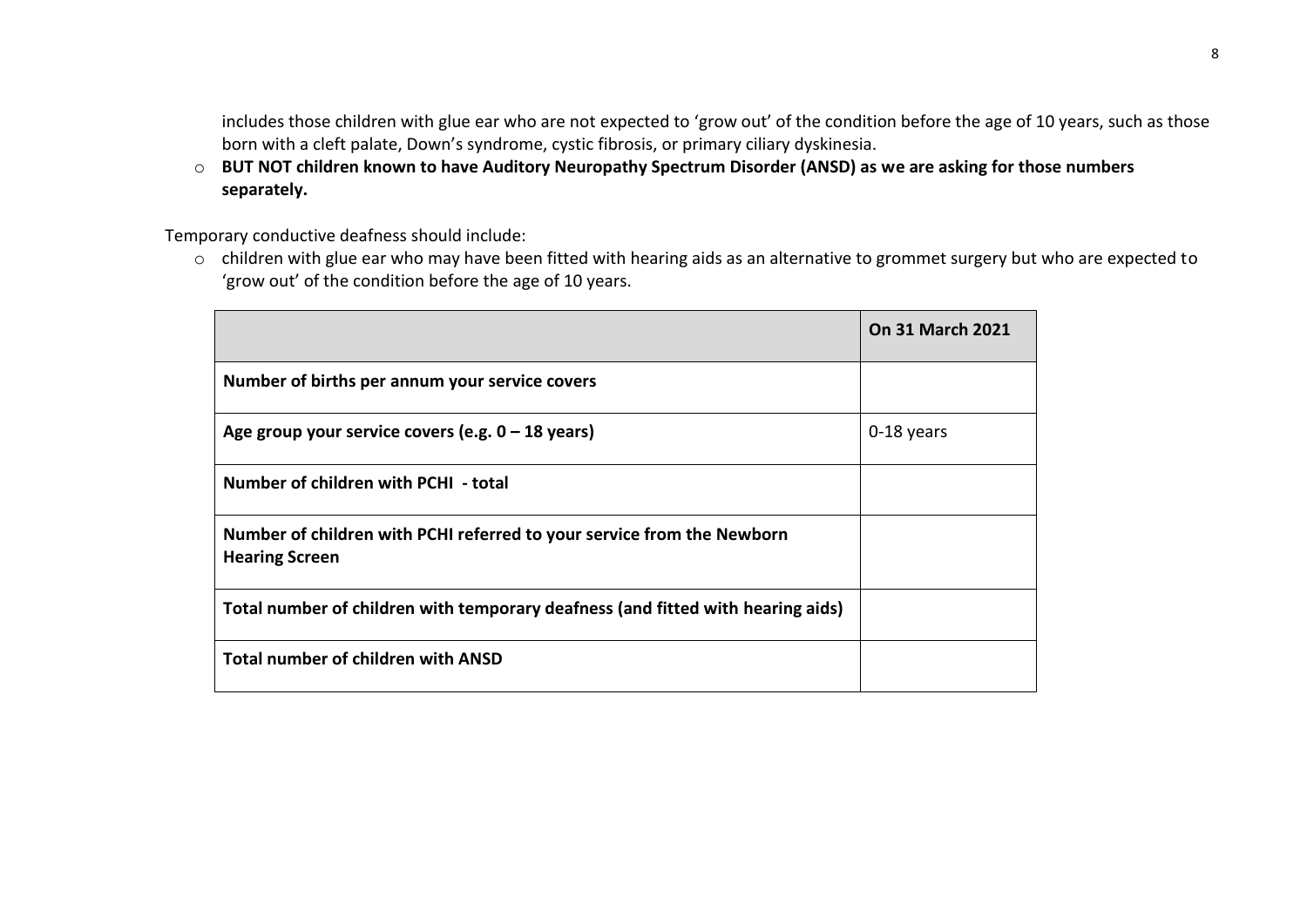## **Please put a cross next to the relevant answer/s.**

9. Have you registered for (Improving Quality in Physiological Services) IQIPS this year? Please select one answer:

| No                                           |  |
|----------------------------------------------|--|
| Yes for adults audiology services            |  |
| Yes for children's audiology services        |  |
| Yes for both adults and children's audiology |  |

10. Which of the below best describes your current status with regard to IQIPS for **children's audiology services**? Please select one answer:

| Registered for the IQIPS process but dropped out after March 2019 (go to question 14)                                  |  |
|------------------------------------------------------------------------------------------------------------------------|--|
| Never registered for the IQIPS process (go to question 14)                                                             |  |
| Registered for the IQIPS process but have not had an onsite assessment (go to question 15)                             |  |
| Registered for the IQIPS process, had an onsite assessment but did not reach the required standard (go to question 15) |  |
| Gained accreditation with IQIPS - at least one site that sees children (go to next section 6: Staffing and training)   |  |
| Gained accreditation with IQIPS, completed 4 year audit cycle and re-accredited                                        |  |
| Gained accreditation with IQIPS, completed 4 year cycle and not re-accredited                                          |  |

11. If you are not registered with IQIPS or have dropped out, what is the **main** reason? **Please select one answer**:

| Lack of capacity (staffing)                |  |
|--------------------------------------------|--|
| Think we won't reach the required standard |  |
| No budget for it                           |  |
| It's a tick box exercise                   |  |
| It's too complicated                       |  |
| Commissioners won't fund it                |  |
| Commissioners don't require it             |  |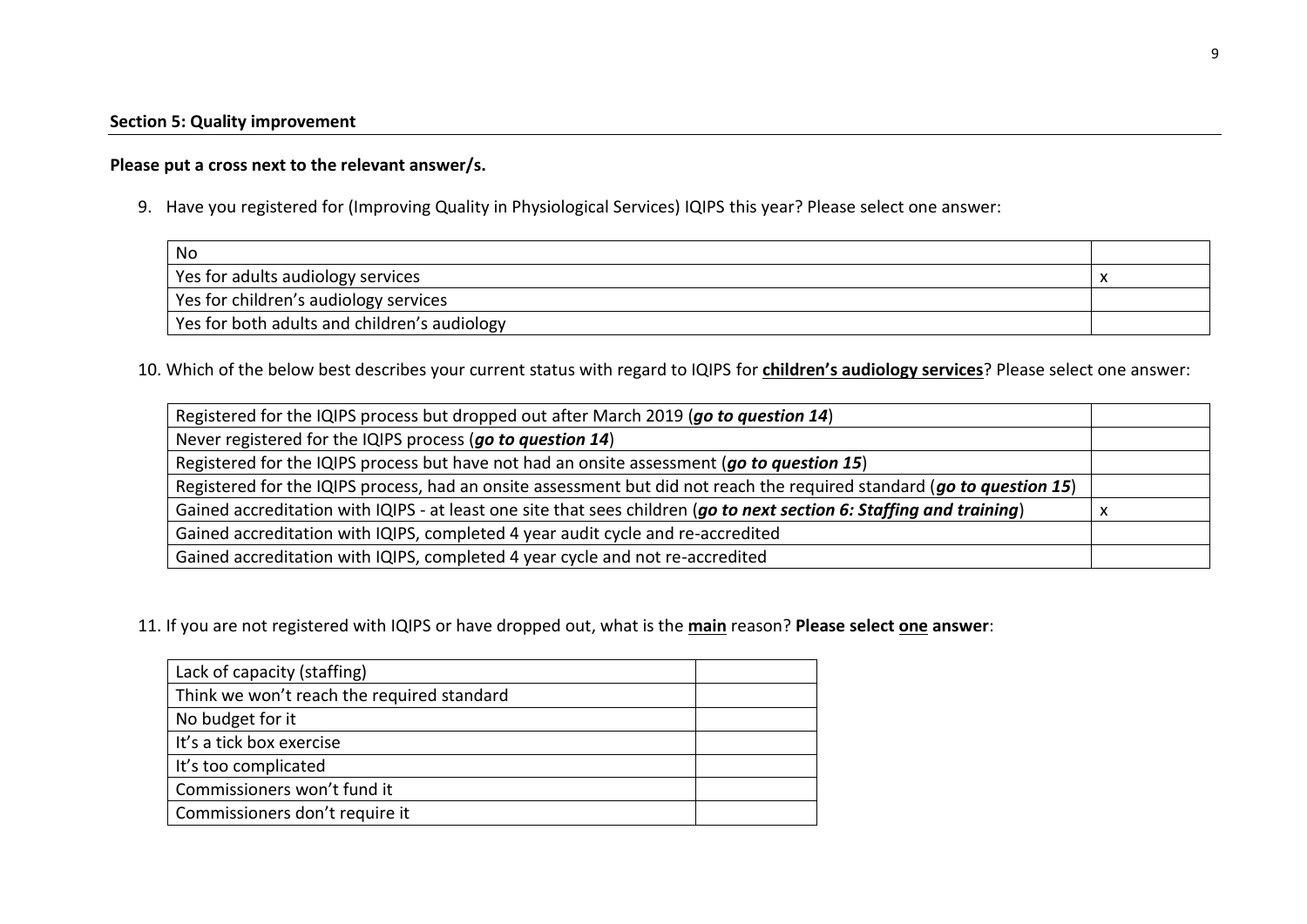| Trust Management haven't prioritised it |  |
|-----------------------------------------|--|
| It is not mandatory                     |  |

Other (please specify)

## **\*\*\*\*Please move to section 6: Staffing and training. \*\*\*\*\***

12. If you are registered with IQIPS but have not progressed in the last year, what is the **main** reason? **Please select one answer**:

| Lack of capacity (staffing)                                      |  |
|------------------------------------------------------------------|--|
| Think we won't reach the required standard                       |  |
| No budget for it                                                 |  |
| It's a tick box exercise                                         |  |
| It's too complicated                                             |  |
| Commissioners won't fund it                                      |  |
| Commissioners don't require it                                   |  |
| Trust Management haven't prioritised it                          |  |
| It is not mandatory                                              |  |
| Not applicable – we have made progress with accreditation in the |  |
| last year                                                        |  |

Other (please specify)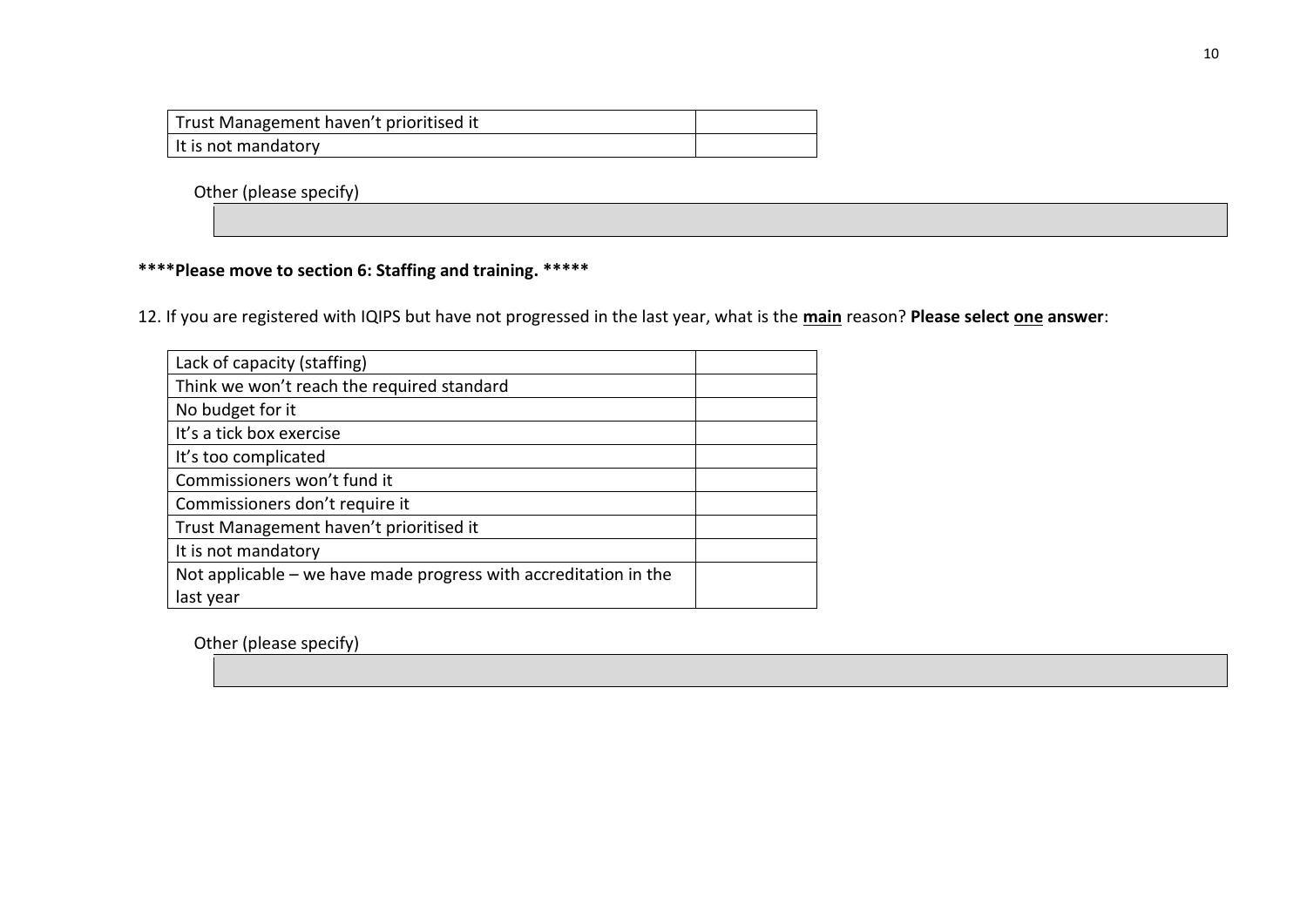13. Has your service booked its onsite assessment with UKAS? Please select one answer:

| $\vert$ No (go to question 18) |  |
|--------------------------------|--|
| l Yes                          |  |

If yes, what is the date of your onsite assessment: MM/YYYY

14. If your service has not yet booked its online assessment with UKAS, what colour are you currently at on the UKAS traffic light system?

Please put a cross next to the relevant answer.

| Red          |  |
|--------------|--|
| Amber        |  |
| Green        |  |
| Not using it |  |

### **Section 6: Staffing and training**

15. How many full time equivalent staff does your **children's** audiology service have at the following levels as on 31 March 2021? **It is not possible to assign FTE figures to the children's audiology service as staff are employed to work for the service (both Adults and Children) as a whole. The figures below are the total number of staff within the whole service.**

Please express part-time roles as a fraction of a full time role eg. 1 full time role and a part time role of 3 days would be 1.6 FTE. Alternatively, if a role is split between children's and adult's audiology services, please assign or estimate an FTE figure to the time spent working with children.

| 31 March 2021 |
|---------------|
|               |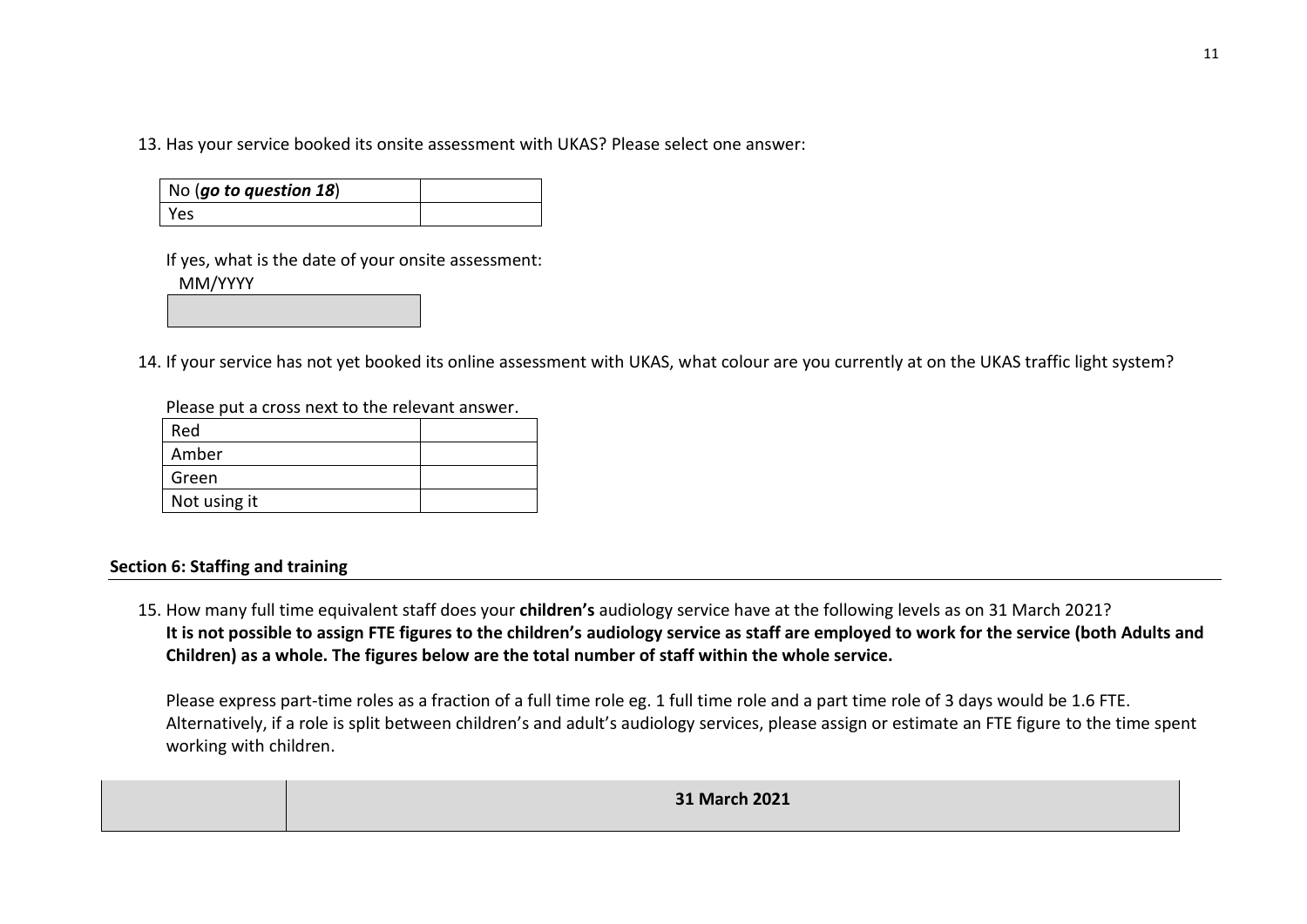| Level                                                                                        | Permanent posts             | Locum/ temporary posts | Vacant posts | Frozen posts | Apprentices |
|----------------------------------------------------------------------------------------------|-----------------------------|------------------------|--------------|--------------|-------------|
| Band 1                                                                                       | $\mathbf 0$                 | $\mathbf 0$            | $\pmb{0}$    | $\mathbf 0$  | 1(ATO)      |
| <b>Band 2</b>                                                                                | 0.92 Clinical<br>3.32 Admin | $\mathbf 0$            | 1.0 Clinical | $\mathsf 0$  | $\pmb{0}$   |
| <b>Band 3</b>                                                                                | 0.59 Admin                  | $\mathbf 0$            | $\pmb{0}$    | $\mathsf 0$  | $\pmb{0}$   |
| Band 4                                                                                       | $\mathbf 0$                 | $\mathbf 0$            | $\pmb{0}$    | $\mathsf 0$  | 0           |
| <b>Band 5</b>                                                                                | 5.06 Clinical               | $\mathbf 0$            | $\pmb{0}$    | $\mathsf 0$  | $\pmb{0}$   |
| Band 6                                                                                       | 1.95 Clinical               | $\mathsf{O}\xspace$    | $\pmb{0}$    | $\mathbf 0$  | $\pmb{0}$   |
| Band 7                                                                                       | 6.64 Clinical               | $\mathbf 0$            | $\pmb{0}$    | $\mathsf 0$  | $\pmb{0}$   |
| Band 8 a                                                                                     | 0                           | $\mathbf 0$            | $\pmb{0}$    | $\mathsf 0$  | $\pmb{0}$   |
| <b>Band 8b</b>                                                                               | 0                           | $\mathbf 0$            | $\pmb{0}$    | $\mathsf 0$  | $\mathbf 0$ |
| Band 8 c                                                                                     | 0                           | $\mathbf 0$            | $\pmb{0}$    | $\mathsf 0$  | $\pmb{0}$   |
| Band 8 d                                                                                     | 0                           | $\mathbf 0$            | $\pmb{0}$    | $\mathsf 0$  | $\mathbf 0$ |
| <b>Band 9</b>                                                                                | 0                           | $\mathbf 0$            | $\pmb{0}$    | $\mathsf 0$  | $\pmb{0}$   |
| Doctor specialising in<br>audiology<br>(paediatrician,<br>audiovestibular<br>physician etc.) | 0                           | $\mathsf 0$            | $\mathbf 0$  | $\mathsf 0$  | $\pmb{0}$   |
| Other staff e.g.<br>volunteers and<br>students                                               | 0                           | $\mathbf 0$            | $\mathbf 0$  | $\mathbf 0$  | $\pmb{0}$   |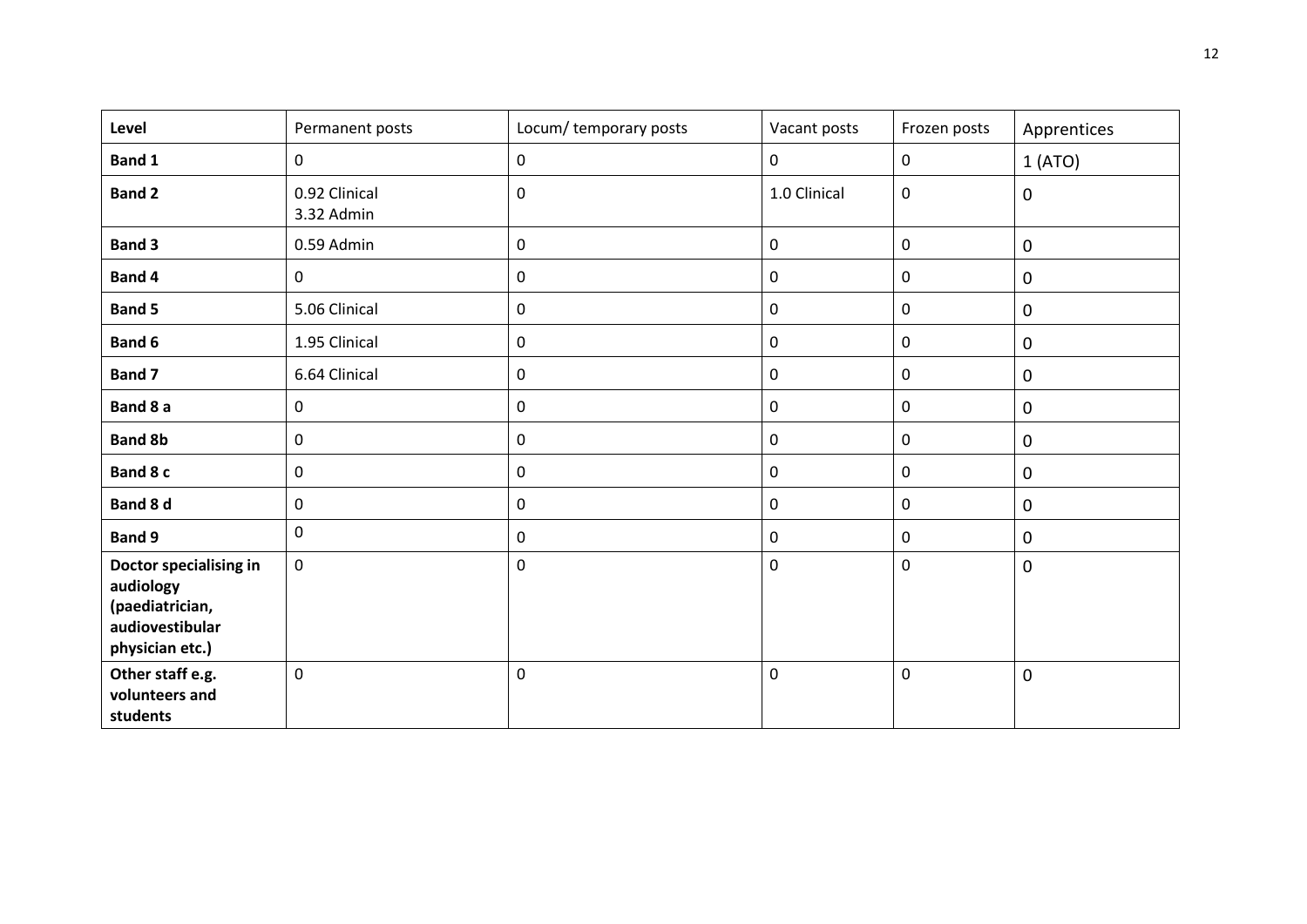## **Please put a cross next to the relevant answer/s.**

16. If there has been a reduction in the number or skill level of staff compared to last year, what are the reasons for this? Please select all that apply.

| We have been unable to recruit staff at higher bands – level 6 and above |  |
|--------------------------------------------------------------------------|--|
| We have been unable to recruit staff at lower bands – level 5 and below  |  |
| Posts have been frozen                                                   |  |
| Posts have been deleted                                                  |  |
| Staff hours have been reduced - voluntarily or otherwise                 |  |

Other, please detail:

- 17. Are you aware of any planned changes to staffing in 2021/22?
	- o No
	- X Yes, please detail:

**1 Band 6 going on Maternity leave**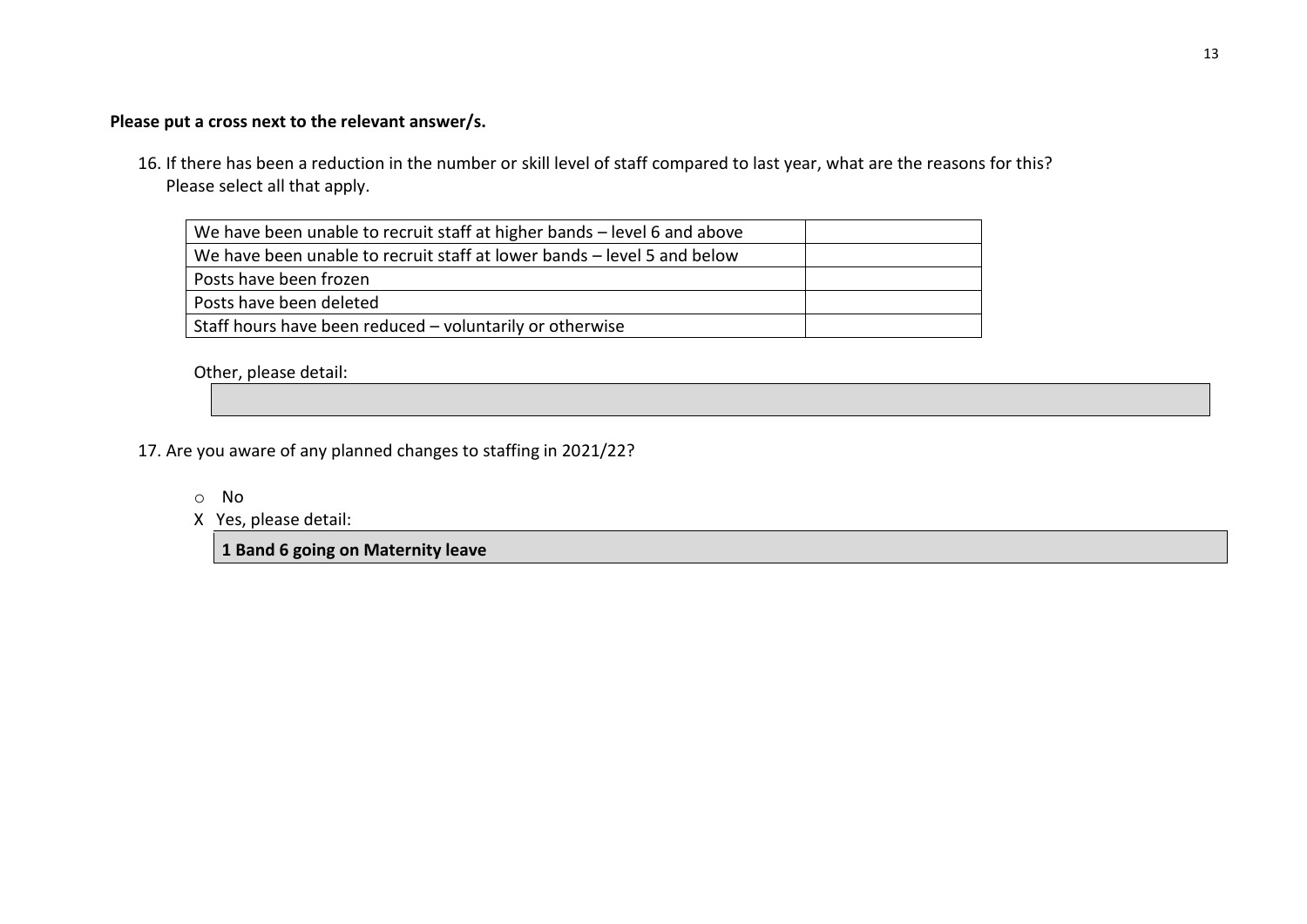18. Thinking about permanent posts in the service as of 31 March 2021, what was the split of clinical and non-clinical sessions for audiology staff?

| Level                                                                            | <b>Number of clinical</b><br>sessions per week | <b>Number of non-clinical</b><br>sessions per week |
|----------------------------------------------------------------------------------|------------------------------------------------|----------------------------------------------------|
| <b>Band 5</b>                                                                    | 38                                             | $\mathbf 0$                                        |
| <b>Band 6</b>                                                                    | 16                                             | $\mathbf 0$                                        |
| Band 7                                                                           | 52                                             | 10                                                 |
| Band 8 a                                                                         | N/A                                            | N/A                                                |
| Band 8 b                                                                         | N/A                                            | N/A                                                |
| Band 8 c                                                                         | N/A                                            | N/A                                                |
| Band 8 d                                                                         | N/A                                            | N/A                                                |
| <b>Band 9</b>                                                                    | N/A                                            | N/A                                                |
| Doctor specialising in audiology (paediatrician, audiovestibular physician etc.) | N/A                                            | N/A                                                |

19. Are all staff able to access the CPD necessary for their roles? Select all that apply:

| Yes                                                                                  |  |
|--------------------------------------------------------------------------------------|--|
| $No - because of financial constraints$                                              |  |
| $\frac{1}{2}$ No – because training expenses are not covered e.g. travel to training |  |
| No – because there isn't cover for clinical duties                                   |  |

No – other [please detail]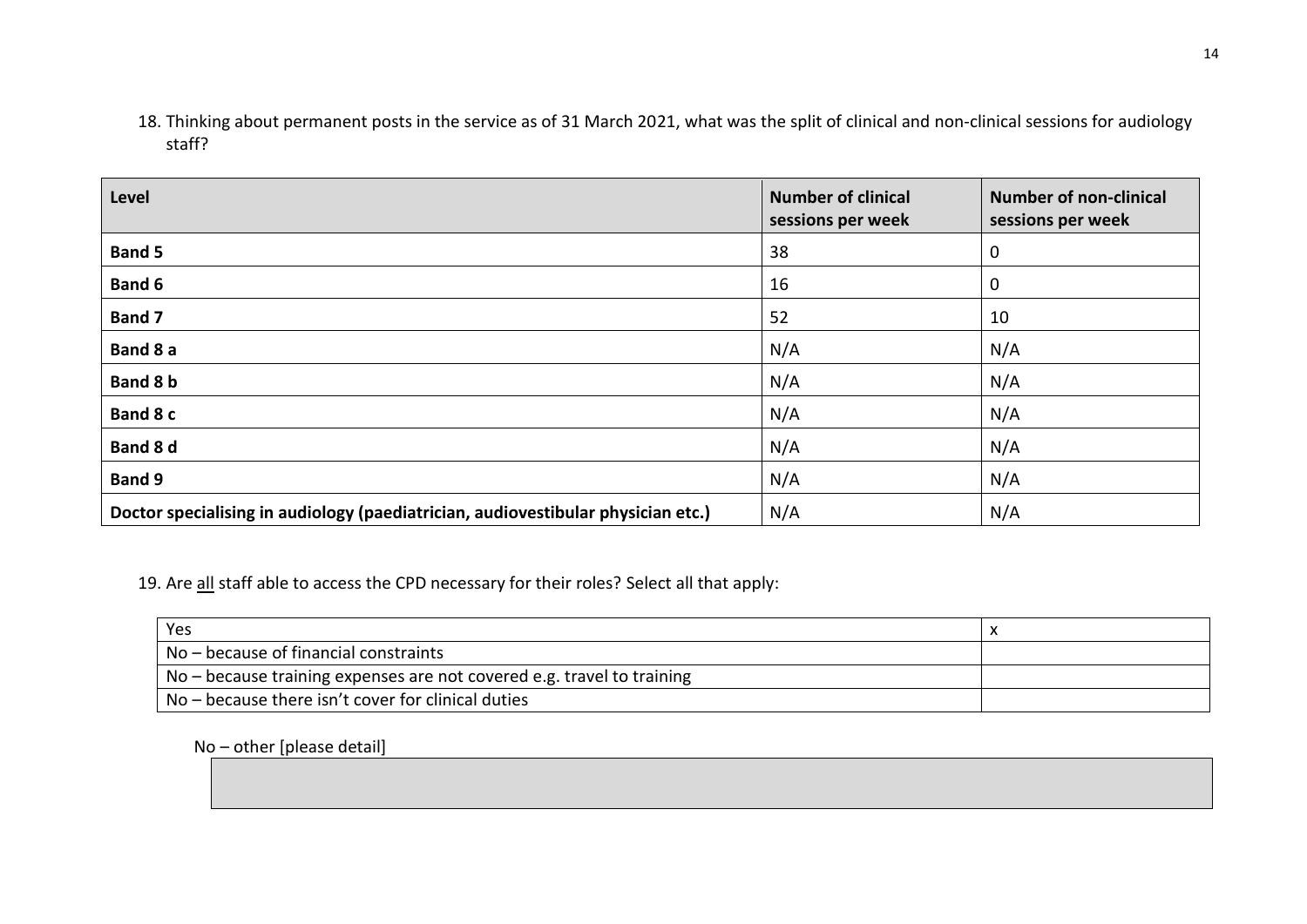## **Please answer the questions in this section based on the situation as of 31 March 2021. Please put a cross next to the relevant answer/s.**

20. Does the Children's Hearing Services Working Group (CHSWG) in your area include at least one parent representative? Please select one answer:

| Yes                                         | x |
|---------------------------------------------|---|
| No                                          |   |
| Don't know                                  |   |
| We don't have a CHSWG (go to the Section 8: |   |
| Technology)                                 |   |

21. Does the CHSWG in your area produce a publically available annual report? Please select one answer:

| Yes        |                               |
|------------|-------------------------------|
| No         |                               |
| Don't know | $\overline{\phantom{a}}$<br>◠ |

#### **Section 8: Technology**

22. As of 31 March 2021 which organisation provides the following technology: **Please put a cross in the relevant boxes to select your answers.** 

| The local authority | <b>Your service</b> | Jointly - the local authority and your service $\vert$ Not provided by |                     |
|---------------------|---------------------|------------------------------------------------------------------------|---------------------|
|                     |                     |                                                                        | either your service |
|                     |                     |                                                                        | or the local        |
|                     |                     |                                                                        | authority           |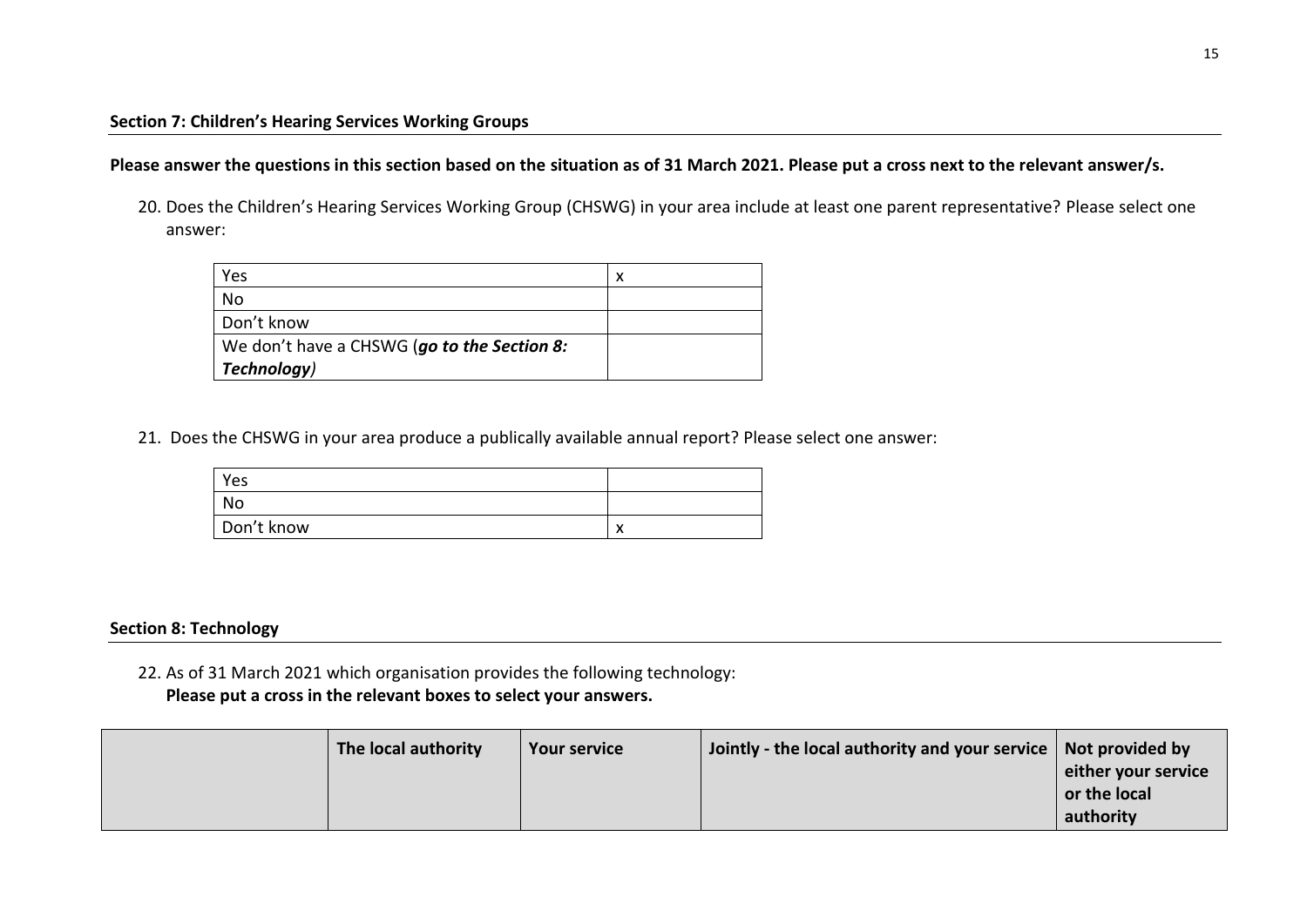| <b>Radio aids</b>  | ↗ |  |        |
|--------------------|---|--|--------|
| Remote microphones | X |  |        |
| <b>Streamers</b>   |   |  | $\sim$ |

23. As of 31 March 2021 do you balance or pair streamers purchased by: **Please put a cross in the relevant boxes to select your answers.**

|                   | The local authority | <b>Parents of the deaf</b><br>child | We don't balance or pair devices unless<br>we've provided them | Not provided by<br>either your service<br>or the local<br>authority |
|-------------------|---------------------|-------------------------------------|----------------------------------------------------------------|---------------------------------------------------------------------|
| <b>FM systems</b> |                     | ́                                   |                                                                |                                                                     |
| <b>Streamers</b>  | ◠                   | x                                   |                                                                |                                                                     |

24. Are there any plans to stop or significantly reduce the provision of hearing equipment or accessories for hearing equipment in 2021/22? Please select one answer:

X No

 $\circ$  Yes – please tell us which equipment and why: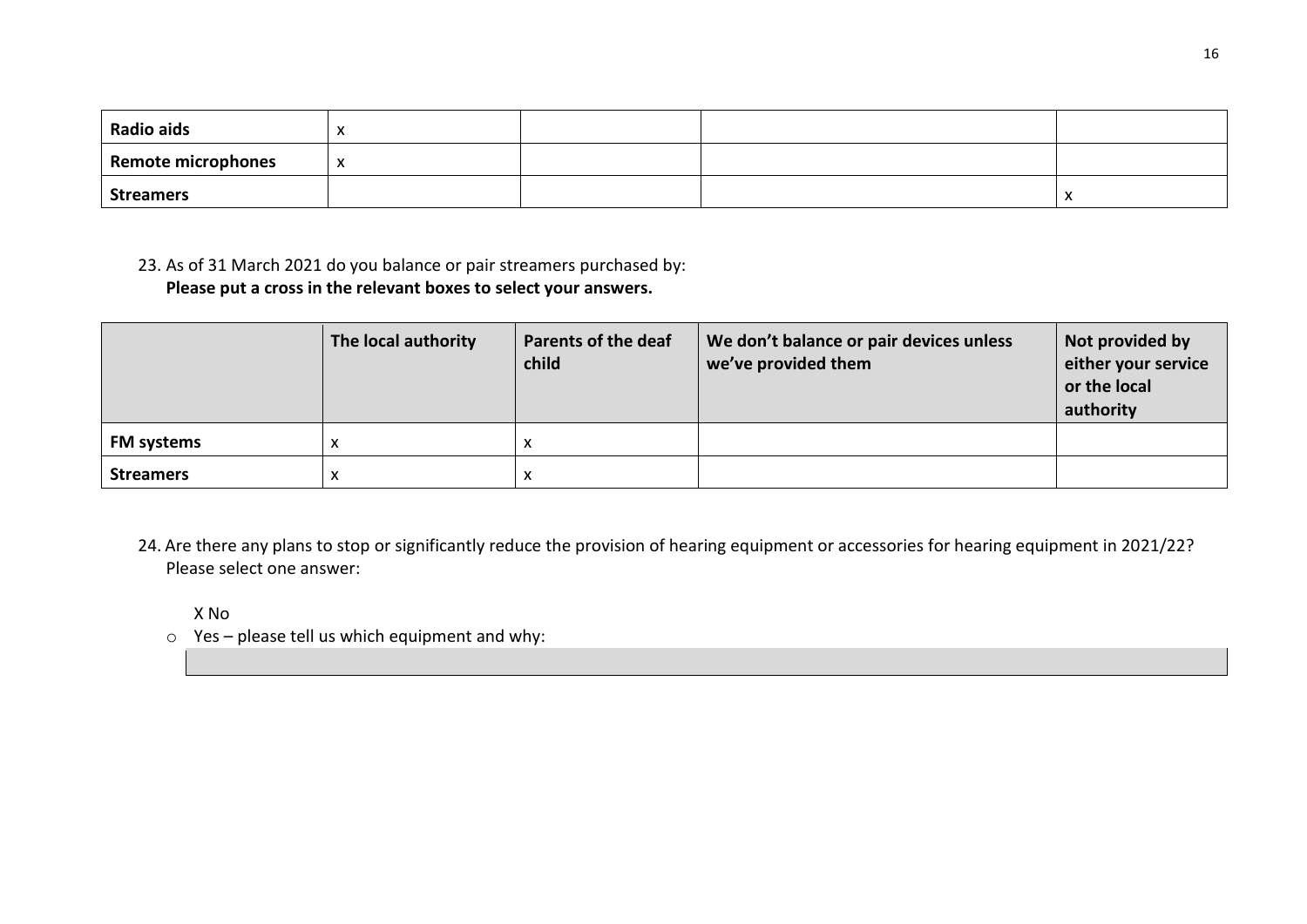**Please answer the questions in this section based on the situation as of 31 March 2021. Please put a cross next to the relevant answer/s.**

25. In the past year, how have you prepared young people for transition to adult services? Please select all that apply.

| Provide information on the adult service for young people                                                                     |  |
|-------------------------------------------------------------------------------------------------------------------------------|--|
| Offer an appointment with the adult service before being discharged from the children's service                               |  |
| Hold joint appointments with both paediatric and adult audiologist present                                                    |  |
| Visit local schools to offer sessions to share information with young people about deafness, independence and transition etc. |  |
| Hold transition event or clinic for young people                                                                              |  |
| None of the above                                                                                                             |  |

Other please state:

**We are a joint Adult and Paediatric service so have a local Transitional policy.** 

26. What was your service's most recent score in the family and friends test?

**100%**

Date the score was recorded: MM/YYYY

**09/12/2020**

27. How many appointments were classed as 'Was not Brought (WNB)' or 'Did Not Attend (DNA)' in the 2020/21 financial year? Please provide the number of appointed classed as WNB or DNA and the total number of appointments offered in 2020/21 (including all appointment types for children).

**Number of appointments classed as Total number of appointments**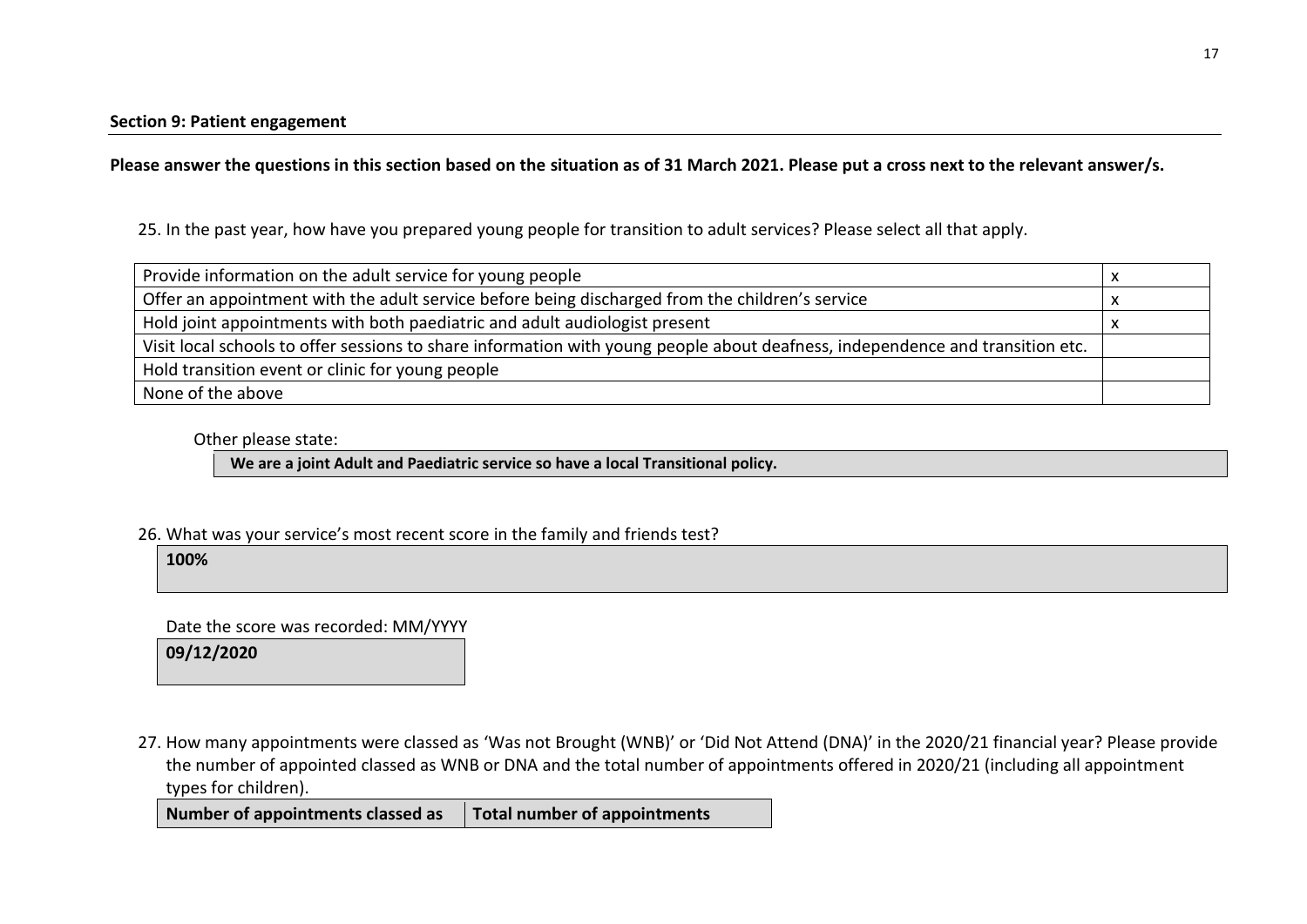| <b>WNB/DNA in 2020/21</b>            | offered in 2020/21 (all appointment<br>types for children) |
|--------------------------------------|------------------------------------------------------------|
| Data not readily available to answer | Data not readily available to answer                       |

## **Section 10: Funding and commissioning**

28. How is your funding provided? Please select all that apply.

| As a block contract within ENT services?                         |  |
|------------------------------------------------------------------|--|
| As a block contract within wider children's services?            |  |
| As a block contract for all children's audiology services?       |  |
| As a block contract for both child and adult audiology services? |  |
| As an individual tariff per child?                               |  |

Other, please specify:

29. If you run a joint paediatric and adult service, are your budgets shared? Please select one answer:

| Our service is joint and budgets are shared     |  |
|-------------------------------------------------|--|
| Our service is joint and budgets are not shared |  |
| Our service is paediatric only                  |  |